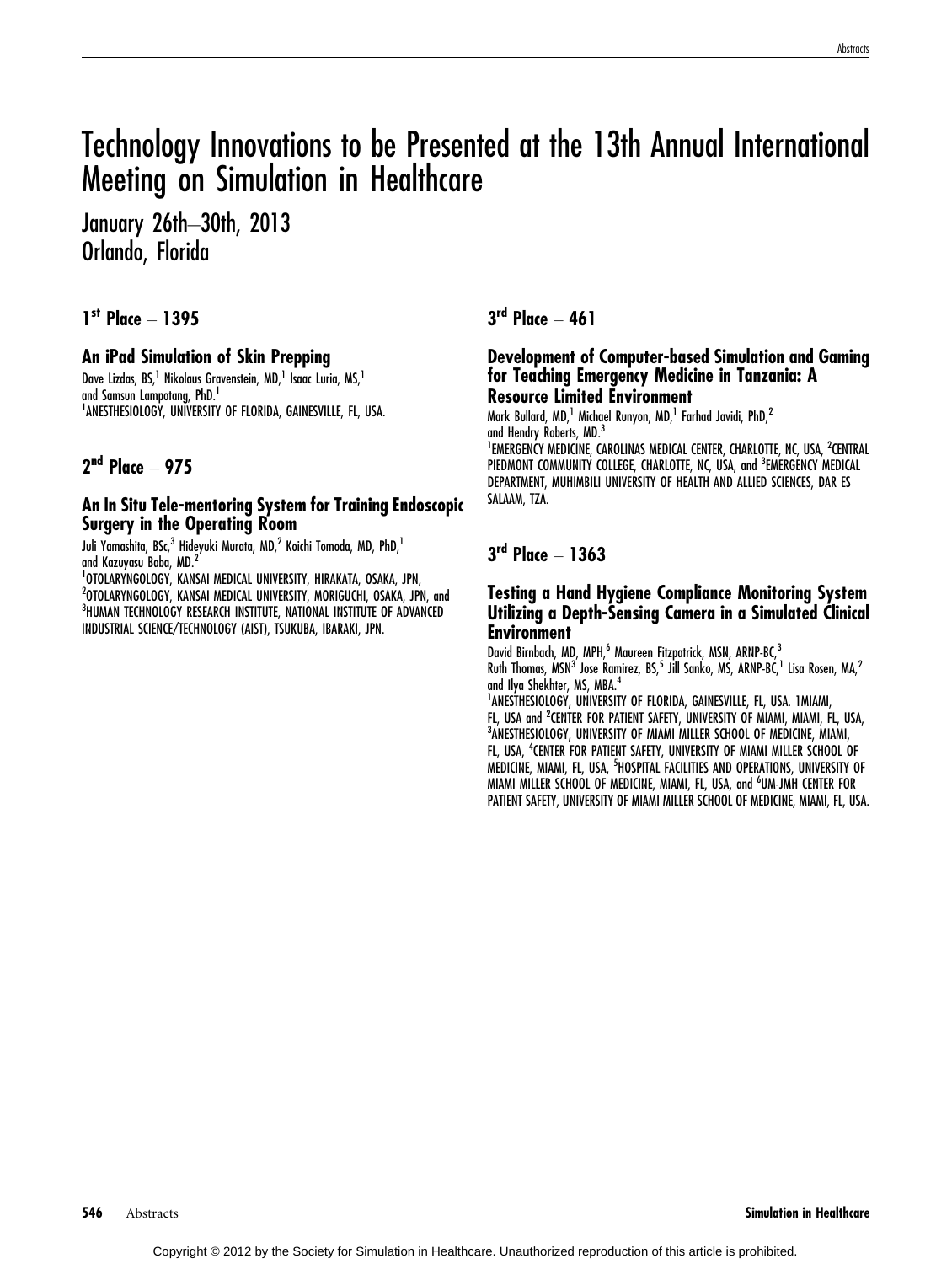#### 1603

#### The Creation of an Isovolumetric Exchange Transfusion Task Trainer

Tuan Nguyen, MD,<sup>2</sup> Roxanne Arcinue, MD,<sup>2</sup> Kim Kyle, BSN,<sup>1</sup> Anna Ganster, MD,<sup>2</sup> and Theodora Stavroudis, MD<sup>2</sup>

1 NEONATOLOGY, CHILDREN'S HOSPITAL LOS ANGELES, LOS ANGELES, CA, USA and 2 PEDIATRICS, CHILDREN'S HOSPITAL LOS ANGELES, LOS ANGELES, CA, USA

Introduction/Background: Although neonatal jaundice remains a common diagnosis, severe hyperbilirubinemia resulting in kernicterus has become a rare occurrence. At bilirubin levels beyond a threshold, or with signs of acute bilirubin encephalopathy, exchange transfusion is indicated. Performing a successful exchange transfusion requires a multitude of steps, and complications carry significant morbidity and mortality. In addition, in the current clinical and training setting, pediatric residents may finish training without ever having performed an exchange transfusion. We present a simple, cost-effective technique to build a task trainer for an isovolumetric exchange transfusion.

**Description:** An incision was made at the anatomical site for an umbilical cord on a standard skin flap of a high-fidelity simulation mannequin. A prosthetic umbilical cord was passed through this incision and then through an exit site at the mannequin's flank. Standard umbilical arterial and venous catheters were passed into the prosthetic umbilical cord, and IV catheters of similar size were attached at the distal (internal) ends of the umbilical catheters so to create waterproof connectors. These IV catheters were then connected to two reservoirs: one for collection of infused "donor" blood (umbilical venous line); the other for removal of "patient" blood during the procedure (umbilical arterial line). The external ends of the umbilical lines were connected to an exchange transfusion kit in standard fashion. The task trainer along with a setup checklist was beta-tested by the study group to ensure accuracy and realism.



Conclusion: With this technique, a cost-effective task trainer for isovolumetric exchange transfusion was created. After the initial construction, the task trainer was found to be self-contained, mobile, easily stored, and reusable. Thus, it is feasible to utilize this model in scheduled and impromptu sessions in pediatric residency training programs as well as in non-academic settings for the purpose of skill maintenance by pediatric providers in the field. With the integration of this system into a simulation mannequin, the task trainer can be used to address the different needs and skill levels of various health care providers including those who need to learn how to set-up for an isovolumetric exchange transfusion to those who need practice in performing this procedure and managing its possible complications. In addition, the task trainer can be easily adapted to high-fidelity simulation scenarios to allow for multidisciplinary simulation team training for physician, nursing, and ancillary staff so to identify targets for improvement in point-of-process care during isovolumetric exchange transfusion.

#### References:

1. Burke BL, Robbins JM, TM Bird, et al. Trends in Hospitalization for Neonatal Jaundice and Kernicterus, 1988-2005. Pediatrics. 123(2):524-532. 2009.

Disclosures: None

### The Electronic Data Generation and Evaluation (EDGE) Platform for Laparoscopic Skills Training and Evaluation

Timothy Kowalewski, PhD, $1$  Lee White, PhC, $2$  Thomas Lendvay, MD, $4$  and Blake Hannaford, PhD<sup>3</sup>

1 MECHANICAL ENGINEERING, UNIVERSITY OF MINNESOTA, MINNEAPOLIS, MN, USA, 2 BIOENGINEERING, UNIVERSITY OF WASHINGTON SCHOOL OF MEDICINE, SEATTLE, WA, USA, <sup>3</sup>ELECTRICAL ENGINEERING, UNIVERSITY OF WASHINGTON SCHOOL OF MEDICINE, SEATTLE, WA, USA, and <sup>4</sup>UROLOGY, UNIVERSITY OF WASHINGTON, SEATTLE CHILDREN'S HOSPITAL, SEATTLE, WA, USA

Introduction/Background: Simulation is a valuable tool in training laparoscopic technical skills, a crucial prerequisite for successful surgical training. A plethora of virtual reality (VR) trainers aim to meet this need along with their reality-based (RB) counterparts, such as the widely adopted and validated Fundamentals of Laparoscopic Skills (FLS) system.<sup>1,2</sup> VR trainers offer quantitative analysis but suffer from high development cost and substantial effort to simulate new procedures. RB trainers are substantially lower cost, use real surgical tools on real wet-lab or dry-lab physical models, and promptly adapt to any new skill exercise. Yet, they lack the automated, immediate feedback or quantitative rigor native to VR counterparts. Ideally, a simulator should combine the benefits of VR and RB trainers, notably accurate measurement, immediate evaluation feedback, quick integration of new procedures or anatomy, and avoid high cost. Prior art fails to do so. Instrumentation schemes such like ICSAD<sup>3</sup> and ADEPT<sup>4</sup> provide a means of precisely tracking surgical motion but lack tool-tissue force information or a computer system, which conveniently accrues, processes, or displays skill evaluation information. The ProMIS<sup>5</sup> system offers some performance metrics like tool path length, but still lacks tool force information and suffers from limited accuracy due to the computer vision-based position sensing it adopts. We introduce an instrumented, laparoscopic RB simulator which aims to combine the benefits of VR and RB trainers. Most notably, it can measure and record tool force information from any desired dry-lab task. This enables novel quantitative research for metrics and curriculum design in the area of force use characteristics.

Description: The University of Washington BioRobotics Lab developed the Blueand Red-DRAGON mechanisms  $^{6,7}$  and Hidden Markov Modeling quantitative skill evaluation software approach<sup>8</sup> to provide quantitative measures to laparoscopic educators and researchers. These technologies were combined and commercialized as the Electronic Data Generation and Evaluation (EDGE) platform (Simulab Corporation, Seattle WA). The EDGE mechanism accurately tracks the position (x,y,z in cm), orientation (degrees), grasp angle (degrees), and grasping force (Newtons) of two off-theshelf laparoscopic tools as they interact with any reality-based task at 30 Hertz. It automatically starts and stops procedures and data collection based on tool location and records synchronized video of each task. In addition EDGE software provides data logging, data management, and real-time quantitative skill evaluation and immediately computes and displays a configurable variety of performance measures, including a Hidden Markov Model-derived metric. A battery of diagnostic tests reveals the tool tracking can detect tool tip position movement thresholds as low as 0.095 mm, rotation at a resolution of 0.056 degrees, and grasping force at a resolution of 0.036 Newtons in a range between 0 and 40 Netwons. To verify the positional accuracy in a typical laparoscopic workspace, a rectilinear 3D-toolpath block





#### **566** Abstracts **Simulation in Healthcare**